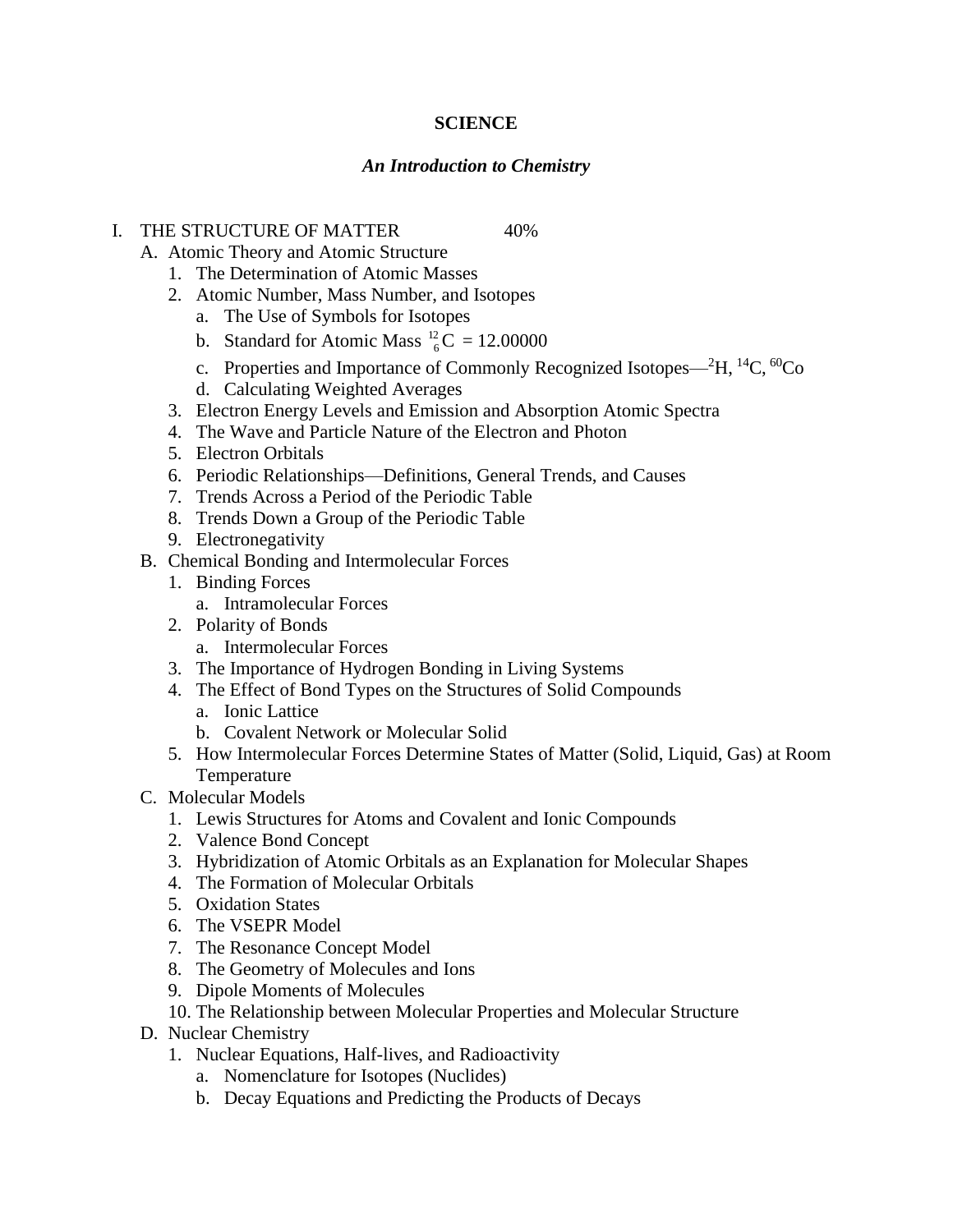- c. Alpha Bombardment Reactions
- 2. Fission and Fusion Reactions
- E. Chemistry in the Age of Revolutions: Section I Topics
	- 1. The Scientific Revolution
	- 2. John Dalton's Law of Partial Pressures and Atomic Theory
	- 3. Henry Cavendish and the Discovery of Hydrogen
- II. STATES OF MATTER 25%
	-

- A. Gases
	- 1. Laws of Ideal Gases
	- 2. Partial Pressures and the Correction of Gas Volumes Collected over Water
	- 3. Kinetic-Molecular Theory (KMT)
	- 4. The Relation of Particle Speed to Mass, Collision Frequency, Volume, and Pressure
	- 5. Avogadro's Law
	- 6. Volume and Mass of One Mole of Ideal Gas at Standard Temperature and Pressure (STP)
	- 7. The Dependence of Kinetic Energy of Molecules on Temperature
	- 8. The Ideal Gas Equation
	- 9. The Behavior of Gases under Extreme Conditions
	- 10. The Dependence of Relative Rates of Diffusion and Effusion on Molecular Mass and
	- 11. Temperature
- B. Liquids
- C. Solids
- D. Phase Diagrams of One-Component Systems
	- 1. Water and Its Phases and Phase Transitions
	- 2. Carbon Dioxide
- E. Solutions
	- 1. Types of Solutions and Factors Affecting Solubility
	- 2. Aqueous Solutions
	- 3. Organic (Nonpolar) Solvents
	- 4. Methods of Expressing Concentration
		- a. Percent Composition
		- b. Molarity
		- c. Molality
	- 5. Raoult's Law and Colligative Properties
- F. Chemistry in the Age of Revolutions: Section II Topics
	- 1. Jacques Charles and Charles' Law
	- 2. Amedeo Avogadro and Avogadro's Law
	- 3. Carl Wilhelm Scheele, Joseph Priestley, Antoine Lavoisier, and the Discovery of Oxygen
	- 4. Joseph Black and the Discovery of Carbon Dioxide

# III. REACTIONS 35%

- A. Types of Reactions
- B. Acid-Base Reactions